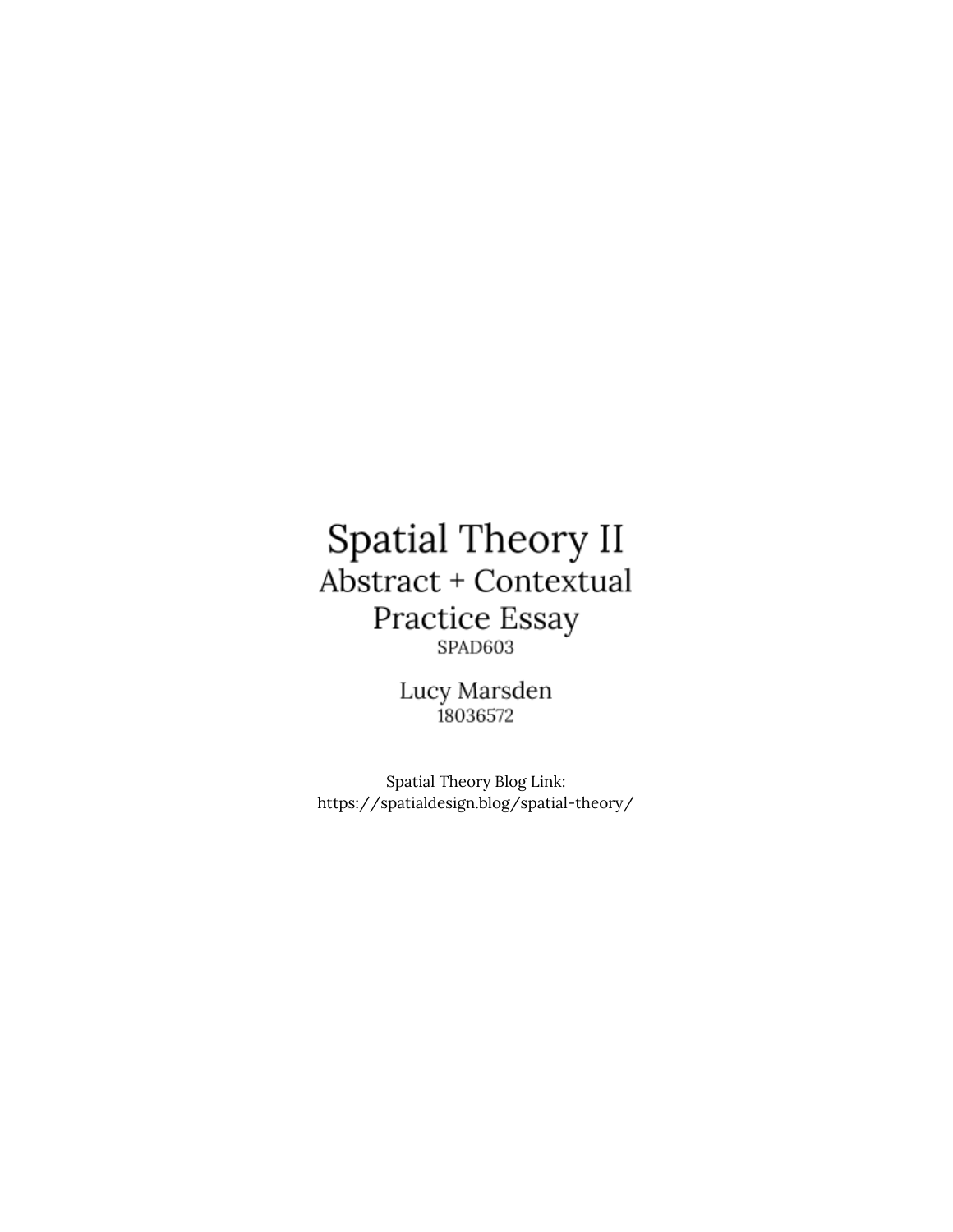## Abstract

This notion of 'spatial design' deems itself an open ended concept, one that explores the social, cultural and psychological connections between an internal or external space, its inhabitants and the creative or aesthetic formulation of that particular spatial environment. However when I considered this notion it raised questions as to why aesthetic formulation is so fundamental and important for any given creative work? Within the progression of my own spatial practice, I found myself naturally drawn towards this more style conscious perspective, one that is primarily focused on the aesthetic aspects of a space. Yet perceiving a space purely through its visual attributes is only one of the numerous components that coherently affect the overall creation, meaning and purpose behind a space. This outlook prompted further exploration within my design practice, contemplating how I can utilise 'aesthetics' and its relative stylistic features in a way that contributes to not only the look of something but the feelings in which it possesses, the atmospheric experiences in which it creates.

By acknowledging, understanding and implementing a range of creative insights from different resources, particularly ones relevant to conceptual theories analysing how different artists perceive this concept of 'aesthetics', it has allowed for my design outcomes to attain greater significance and meaning. For my current studio project my design intervention will explore ideas surrounding interaction, not only with regards to each other and the environment in which we are situated, but how aesthetic elements can cohesively function together to enhance and entice interest within the entire space. My design will highlight aesthetic details of simplistic yet striking geometric shapes, patterns and colour, in order to create a dynamic, lively atmosphere established through interactive connections between the spaces inhabitants and its captivating visual attributes. Forming a design that composes of a combination of expressive, atmospheric moments encased within this boldly, compelling geometric environment.



Marsden, L. (2020). Colour Mapping [Collage]. AUT, Auckland.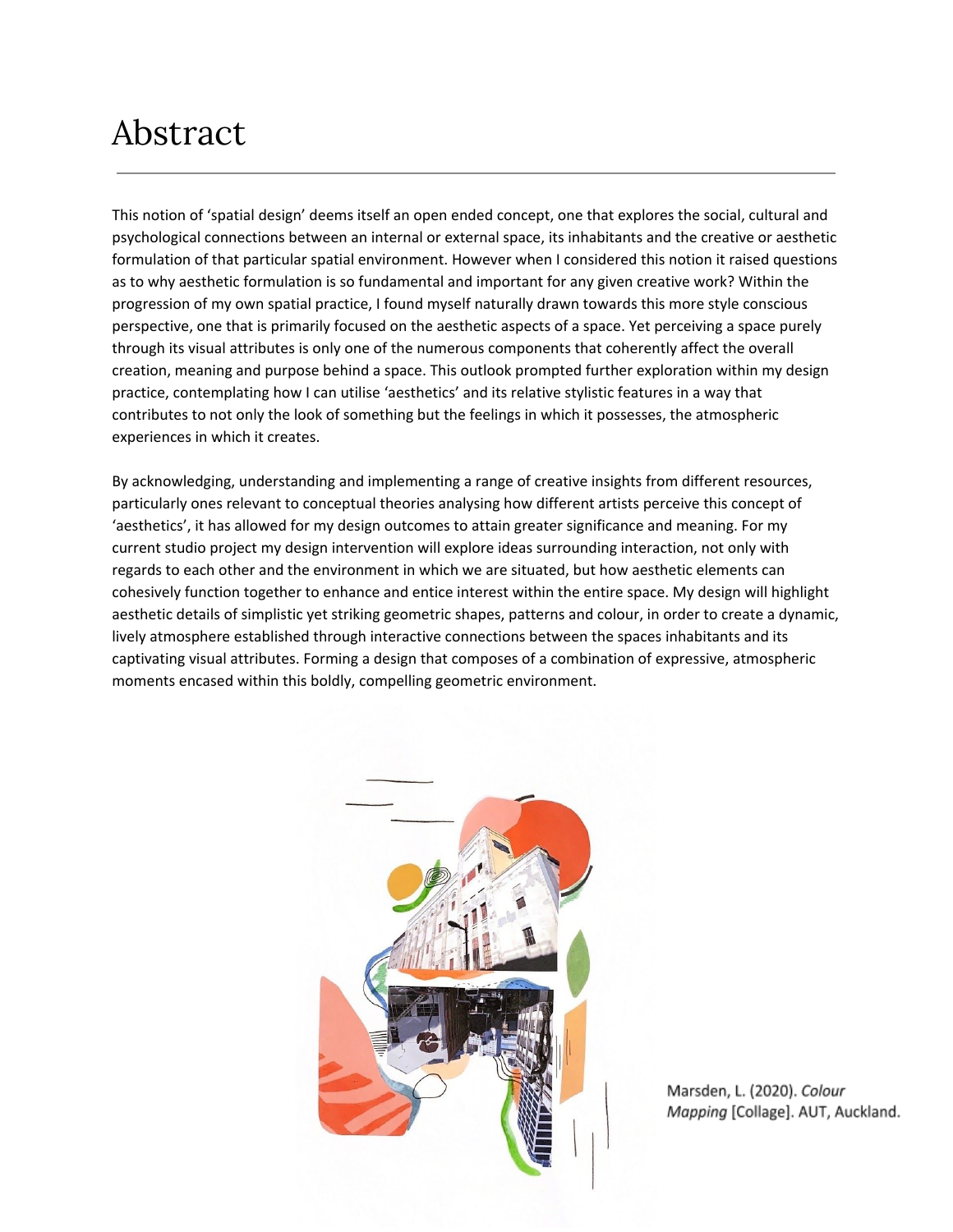## Contextual Essay

We live in a visually saturated world, where everything we create is based on, connected to or formulated around aesthetic value. How it has become such a fundamental aspect of art and design practices, where we regard things off of their visual presence. Nowadays it is becoming increasingly common to consider something based on its aesthetics, its appearance, its looks, particularly in the creative field where many artists, creators and makers are striving to create 'aesthetics'. Yet I begin to question why is 'aesthetics' and obtaining 'aesthetic value' so important? Why have they become such a predominant component of the art and design world? Where our creations are being based on, connected to or formulated around aesthetic value.

Throughout time there have been massive developments in technological advancements, mass media, and more presently internet culture, where all have become so profoundly significant and relevant within art and design. Creative practices are heavily influenced by their external contexts, particularly through the evolvement of technology and the introduction of digital imagery. The world has become so rich with visuals due to this progression in shareability, where we are able to create, process, develop, change, reproduce and distribute imagery, designs and ideas so easily. The influence of these advancements has helped contribute to the establishment of ever changing trends, styles and therefore aesthetics, or what at the time is deemed to be 'aesthetic' or have 'aesthetic value'. Typically an artists or designer's aesthetic can be viewed as one of the various components in which they establish creative individuality and develop their own look or image. However this visually extensive world, with regards to the continual increase in shareability, makes it extremely hard for creators to differentiate themselves and be unique and original, in whatever way they choose. This perception is acknowledged in the article *Wiggle Room* (Ahmed, 2014) where she articulates how "sometimes to create space we have to wiggle about. You know those moments when you try and fit in a space that is smaller than you are. You wiggle now with purpose; by wiggling you make more room for yourself" (Ahmed, 2014, para. 7). Personally as an evolving designer who is trying to establish my place, path and identity, I completely resonate with Ahmed's words as there is this difficulty, this pressure to make room for myself, to carve out my own space amongst this creative field. For my work to be considered significant through either conforming to what societal views, trends and aesthetics are being prominently 'valued', or by disregarding these aesthetics to be radical and bold. Either way I ultimately want to create work that people will like, be interested in, remember, resonate too and connect with.

During the development of my own spatial design practices and understandings, I have noticed myself to be naturally drawn towards a more style conscious perspective, focused predominantly on aesthetics to seemingly view spaces by absolute taste values. Yet perceiving a space purely through its visual attributes is only one of the various components that coherently influence the overall creation, meaning and purpose behind a space. There are also many other significant factors that work in collaboration with a space's aesthetic features, as well as the consideration of potential external requirements, all of which have very differential effects on the overall design outcome. These factors along with the decisive choices I make as a designer are influential to one's experience within a space, how they view, perceive, understand and connect with it. However when I began considering this notion of 'aesthetics' and the possible meanings in which they have within a space, whether that's solely through how the space is observed as its own idealised entity, or through a combination of stylistic elements aimed to create something that views nicely, I started to question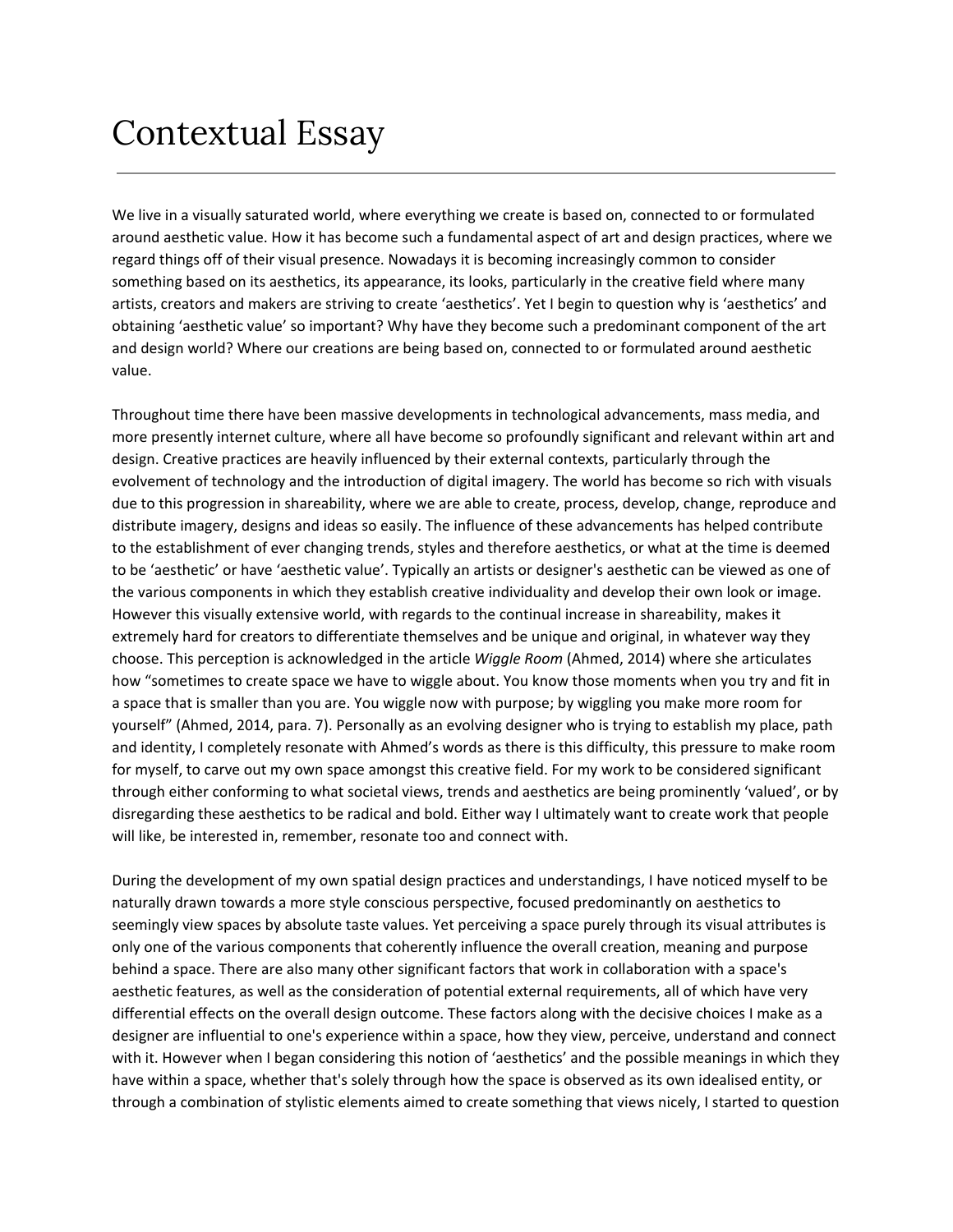how and why I use these visual details in my own designs. Contemplating how I can utilise 'aesthetics' and its relative stylistic features within my own spatial practice, in a way that is not only focused on its looks. How can 'aesthetics' contribute to not only the look of something but the feelings in which it possesses, the experiences in which it creates? Exploring how spaces can uphold such varied meanings and experiences for each who is immersed within it and how these spatial interactions are influenced by a multitude of factors, particularly with aesthetic decisions being a main concern.

I found the text *How to Encounter a Puddle* (Li, 2018) sparked this intriguement, as she discusses how various elements no matter how visually ordinary, can connect with all aspects of its surroundings, upholding meaningful perspectives that we wouldn't normally consider or aren't deemed obvious to the eye (Li, 2018). A profound outlook that allows for a more open minded perception, one that engages with observing the qualities of aesthetics and the deeper level of meaning and connection they have to a space and their external environments. Another insightful piece of writing that provoked this new way of thinking was the article *WTF is...Relational Aesthetics* (Chayka, 2011) where he describes how aesthetics can be used in a completely different approach, one that is not entirely centered on a work's visual appearance. Instead it explores the constructed environment, the space itself and the atmospheric experiences in which it creates, focusing on connection and interaction between people and the space in a 'non aesthetic' based way. The creation of a social moment, an experience where what happens between people and their surrounding spatial environment exceeds the significance of what is aesthetically in front of them (Chayka, 2011). Practitioner Rikrit Tiravanija adopts this newly profound artistic practice, where he's interested in exploring the ability to construct congenial, collective spaces. Tiravanija's work *untitled(free/still)* (1992-2011), an installation space composed of an art gallery office converted into a restaurant, cooking and serving Thai food to all visitors, explores this creative thought process and application of space. He defines the work as "a platform for people to interact with, the work itself, but also with each other. A lot of it is also about a kind of experiential relationship, so you actually are not really looking at something, but you are within it, you are part of it" (Tiravanija, 1992-2011, para. 5). This particular work along with the concept of 'relational aesthetics' completely opened my mindset to this kind of perception of aesthetic, its relative stylistic features and how they may be applied or not applied, either way bringing purpose to a space. All these creative outlooks have developed my perspective on generating spaces that uphold influential experiences through connection and interaction, with either other people or with the visual attributes themselves. Where aesthetic aspects become additions, inclusions within the space helping to produce the designers desired spatial environment.

As part of my creative practice, I am starting to consider how I can implement these perceptive insights into my own spatial designs, developing deeper levels of meaning and purpose within my work, where I am not just fixated on the visual, 'aesthetic' components, to instead recognise how my designs can establish connections and create unforgettable experiences through other mechanisms. I am utilising this new profound knowledge in my current studio project, an intervention space constructed within the St James Theatre foyer, a thoroughfare between Queen St and Lorne St. For this design intervention my interests are in exploring ideas surrounding interaction, not only with each other and the space in which we are situated, but how various aesthetic elements can coherently function together to enhance the space and entice interest amongst the viewer, in order for them to establish a more memorable experience and connection with it. I am wanting to create a harmonised balance between the inhabitants forming interactive connectedness with both the aesthetic qualities present in the space, and the social ambience generated from my designed bar setting being right alongside the captivating theatre performances occurring next door.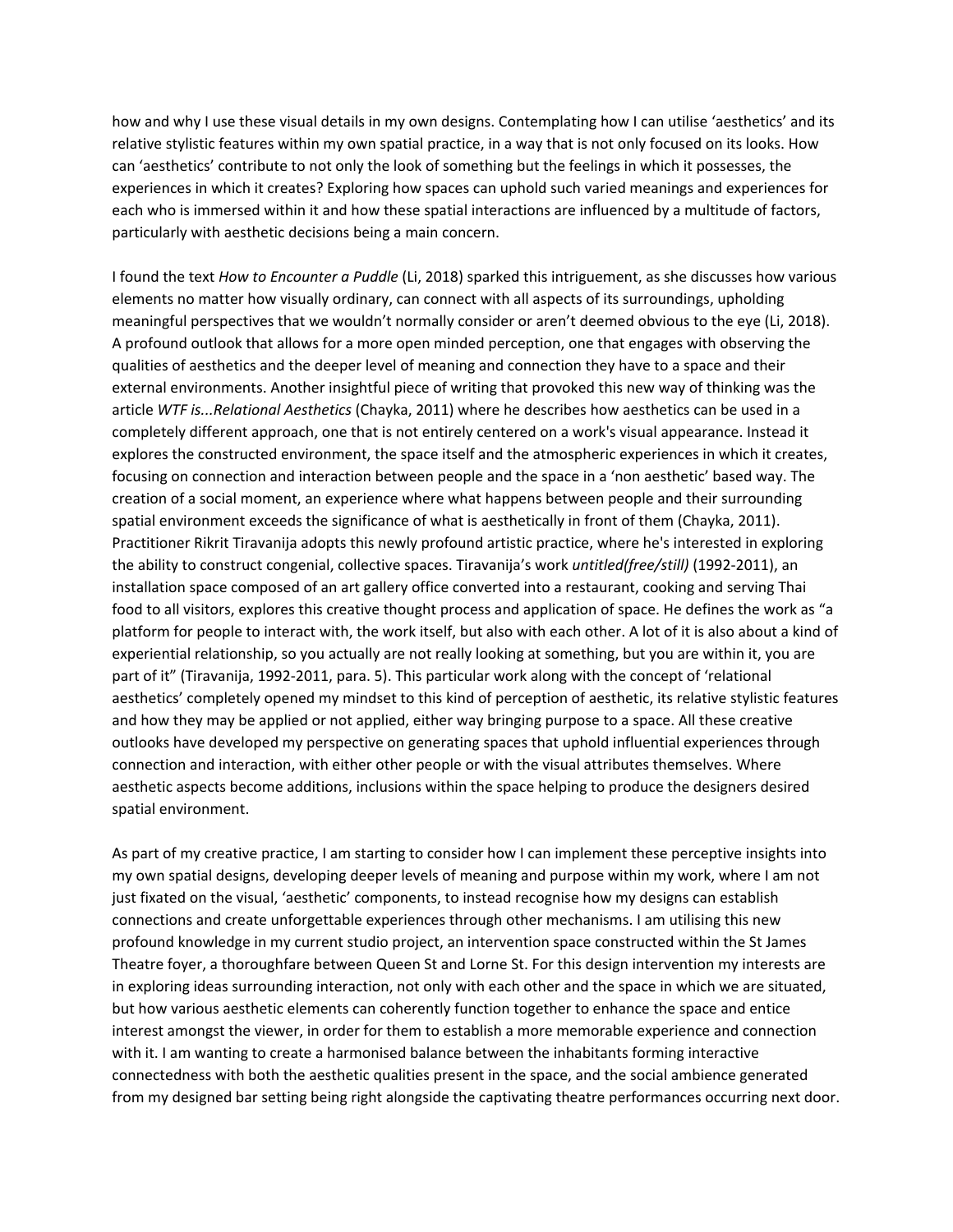A design that composes of a combination of expressive, atmospheric moments encased within this boldly, compelling geometric environment. To establish these aesthetic qualities I am playing around with visual details of colour, shape, pattern and surface, where my design is drawn towards exploring a more vivid, energetic appearance through these stylistic features.

For this particular design intervention, I was profoundly intrigued by my artist model Studio Renesa's creative work *The Geometrication* (2019-2020). Their deliberate choices in various aesthetic elements formed a space that is partitioned by distinct yet interconnected volumes of shape and colour (Studio Renesa, 2019-2020). As inspired by their work, my design will use simplistic yet striking geometric shapes, patterns and colour, in order to create a dynamic, lively atmosphere where the aesthetic aspects cohesively function within the space. I am focusing on the application of layered, geometric patterning and how it can be incorporated throughout the entirety of the space but in a multitude of ways. Overall by understanding and utilising these creative, profound insights and resources, it has allowed for a greater depth of meaning and purpose in not only my design outcomes, but in my spatial practice and the perceptions I have towards generating spaces that uphold influential experiences. Acknowledging how my designs can possess a unified balance, highlighting various aesthetic features to create a captivating atmosphere, one that is established through interactive connections with either other people or with the spaces compelling visual attributes.



Marsden, L. (2020). Experimental Shape + Colour Sketches [Drawing]. AUT, Auckland.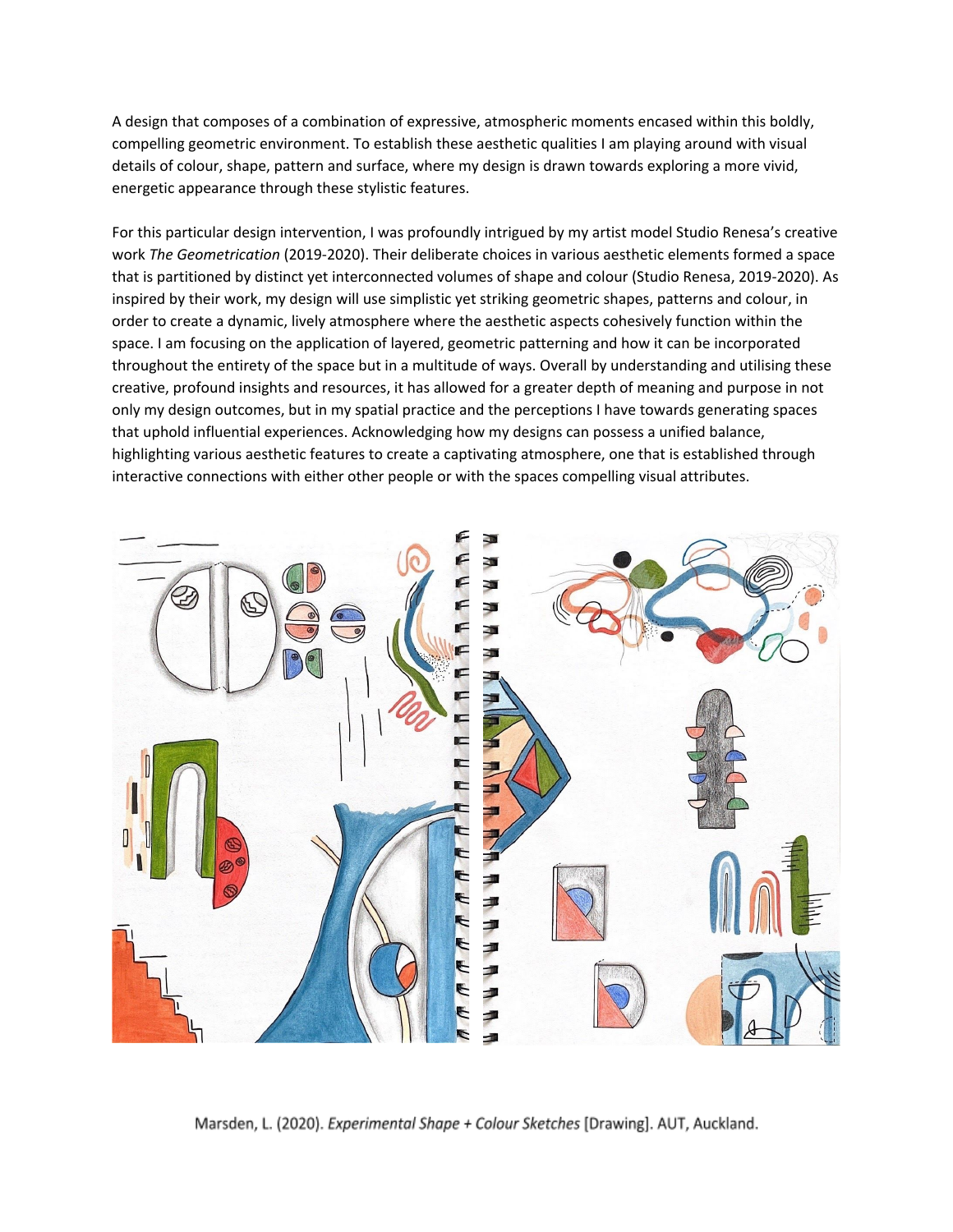## References

Ahmed, S. (2014, September 28). *Wiggle Room*. Retrieved from https://feministkilljoys.com/2014/09/28/wiggle-room/

Li, A. (2018). *How to Encounter a Puddle*. Retrieved from https://volume-1.org/Triple-Canopy-How-to-Encounter-a-Puddle

Chayka, K. (2011, February 8). *WTF is... Relational Aesthetics?* Retrieved from https://hyperallergic.com/18426/wtf-is-relational-aesthetics/

Tiravanija, R. (1992/1995/2007/2011). *untitled(free/still)* [Installation]. Retrieved from https://www.moma.org/audio/playlist/1/195

Studio Renesa. (2019-2020). *The Geometrication*. [Interior Design]. Retrieved from https://studiorenesa.com/project/?prjId=33





Marsden, L. (2020). Slow Surfaces [Models]. AUT, Auckland.